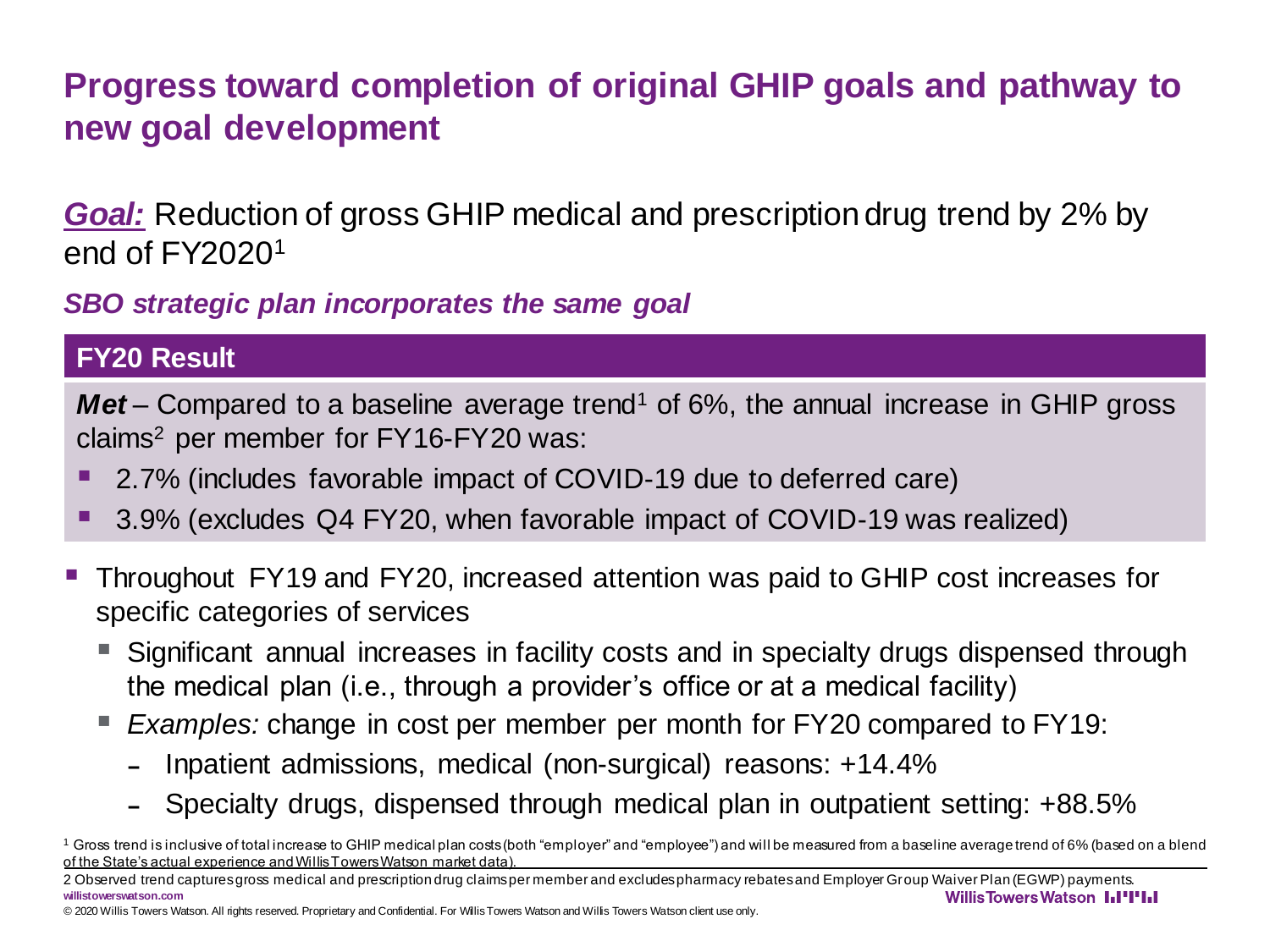*Goal:* Reduction of gross GHIP medical and prescription drug trend by 2% by end of FY2020

- Eurther attention drawn to facility costs through research conducted by Johns Hopkins University on inpatient hospital prices and margins in Delaware, and the RAND Corporation's study of health care prices paid by private health plans relative to Medicare
- Opportunity to take a targeted approach to managing future cost increases, *and* link to the Delaware Health Care Spending Benchmark

#### **New goal established February 2020:**

Limit total cost of care inflation for GHIP participants at a level commensurate with the Health Care Spending Benchmark<sup>1</sup> by the end of  $FY2023$  by focusing on specific components, which are inclusive of, but not limited to:

- **Outpatient facility costs**
- Inpatient facility costs
- **Pharmaceutical costs**

1 Currently pegged at 3.8% for 2019.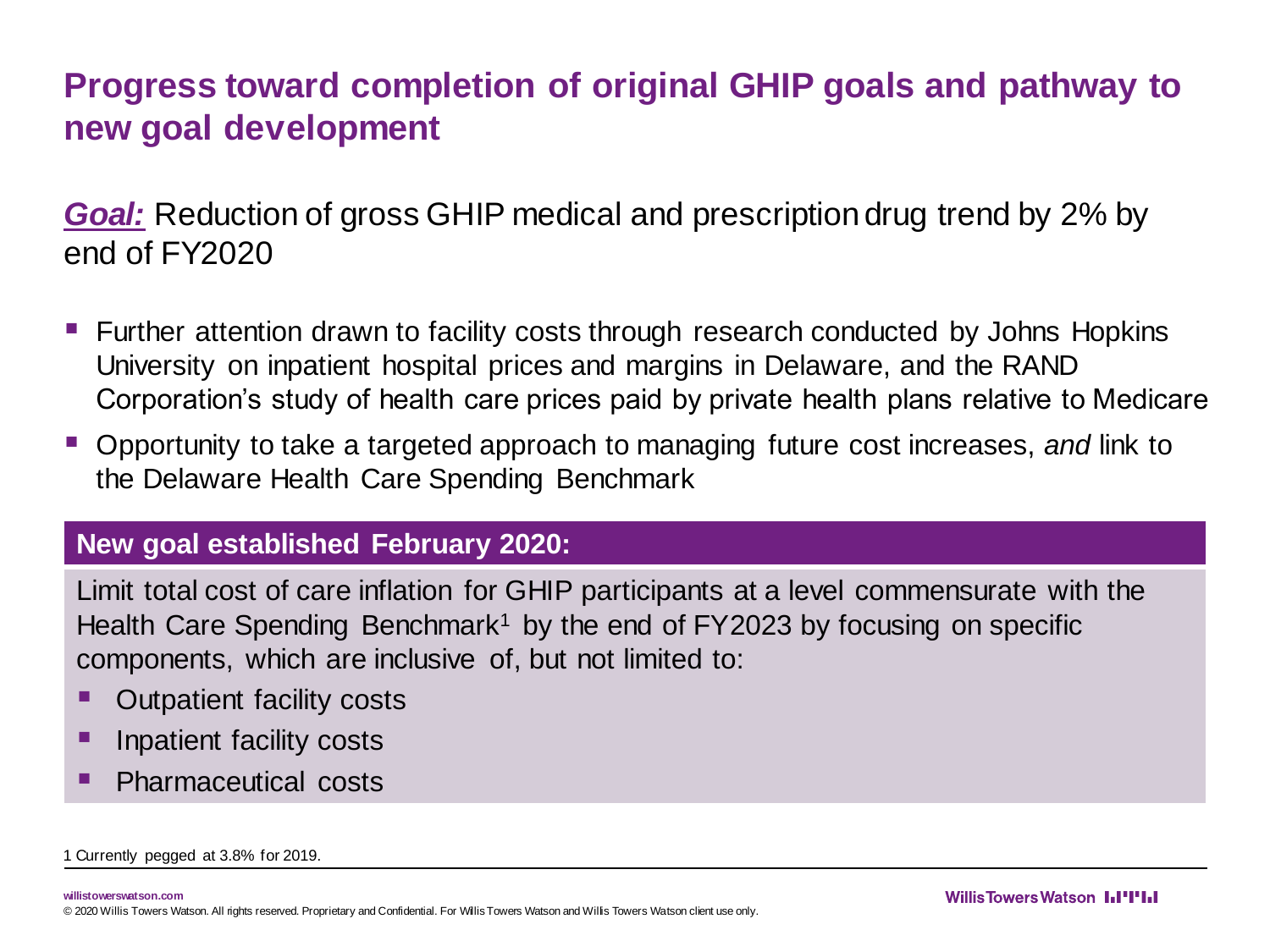*Goal:* Reduction of gross GHIP medical and prescription drug trend by 2% by end of FY2020

- At the same time, focus on managing diabetes disease burden was expanding statewide
	- Health Care Spending Benchmark includes diabetes management as a key component to managing population health across Delaware
	- Enactment of HB203 implemented new joint reporting requirements by Delaware Division of Public Health, Division of Medicare & Medicaid, and the Statewide Benefits **Office**
- For the GHIP, diabetes is consistently a top cost driver and occurs at a higher rate than in other commercially insured populations
	- Diabetes was the most expensive episode of care in FY19 (\$45.2M net paid for medical/Rx claims, with a PEPM trend of +18.4%)
	- Average annual increase in cost associated with diabetics, FY17-FY20: 7.2%
- GHIP offers targeted programs to help members with a diagnosis of diabetes (Livongo) or those with metabolic syndrome (diabetes prevention programs through Retrofit and the YMCA)